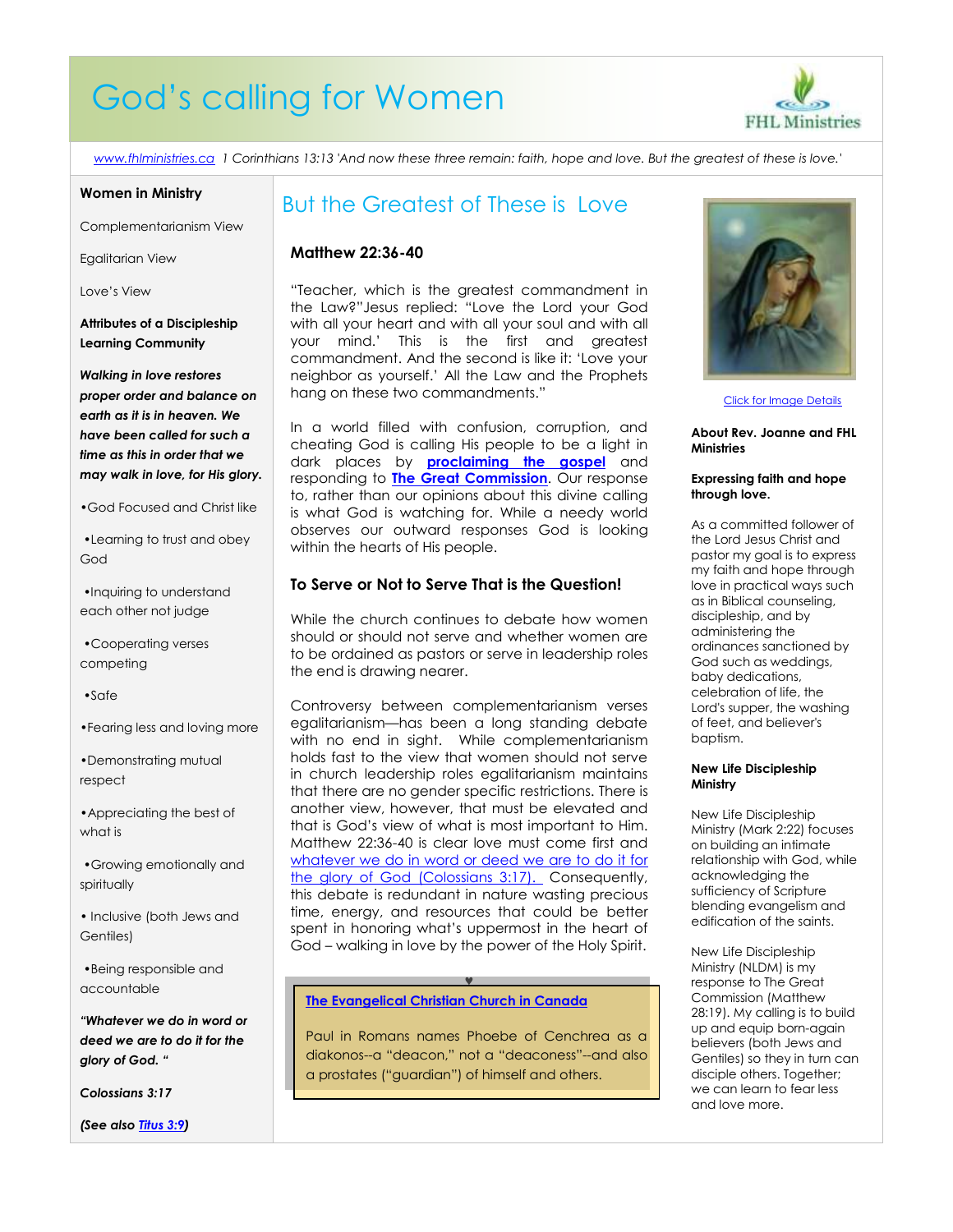### **Ephesians 4:4**

**For there is one body and one Spirit, just as you have been called to one glorious hope for the future.**



Rather than counter complementarianism or defend egalitarianism this paper is intended to take us on a brief journey to consider what would have been left undone had the women cited in the Bible not responded to God and their divine calling.

### **Affections of the Soul**

Paul spoke about the inward man in Romans 7:22 as did Peter in 1 Peter 3:1-6. "Wives, in the same way be submissive to your husband's so that, if any of them do not believe the word, they may be won over without words but by the behavior of their wives, when they see the purity and reverence of your lives. Your beauty should not come from outward adornment, such as braided hair and the wearing of gold jewelry and fine

clothes. Instead, it should be that of your inner self, the unfading beauty of a gentle and quiet spirit, which is of great worth in God's sight. For this is the way the holy women of the past who put their hope in God used to make themselves beautiful. They were submissive to their own husbands, like Sarah, who obeyed Abraham and called him her master. You are her daughters if you do what is right and do not give way to fear." The holy women of the Bible were called to submit to their husbands. Changing their husband's was God's responsibility; theirs was to love and respect them. Yes Abraham was the head of the household, yet Sarah was his discerning mate.

Paul clearly recognized the power of women for teaching and evangelizing (Romans 16:1-6 & Philippians 4:2-3). In Paul's day, many women were not as well educated as men therefore, *in some instances* women were discouraged to teach. Essentially women were to honor the Lord by living a Godly life.

Paul advised slaves, without advocating the institution of slavery in Romans 6:1- 2; in doing so he was making reference as to how the people could try to accommodate one another in an imperfect culturally oriented society. As such, our Biblical submission should not be separated from our Biblical responsibilities.

Jesus Himself told us in Mark 10:29, those who have left their families to serve and follow Him will receive endless blessings for doing so. He exaggerated this point to emphasize the importance of us always placing Him first, in no way was God encouraging the division of families. He warned us not to compare our personal relationship with Him, with our relationships with others-they are not comparable (Matthew 10:37-39, Luke 14:26-33). He was asking us to place Him front row and centre in all our relationships and circumstances, promising to enhance them, as we continue to trust and walk in obedience; He promised, this would build a solid foundation. Possessing a humble and submissive Spirit is God's standard for all believers (Mark 10:42-45).

The Old Testament highlights a women's role as being that of a helper toward her husband, child bearing, and if single-she was to live a chaste life. Mothers were to teach their children how to live in harmony with God, God's people, and how to best serve Him. The older women were to teach the younger women how to behave.

Numerous scriptures refer to godly behavior that does not differentiate between the genders (Galatians 3:28). All God's people are to conduct themselves as humble gentle servants of the Lord (See also: Scriptures incorporating the words gentle or gentleness).

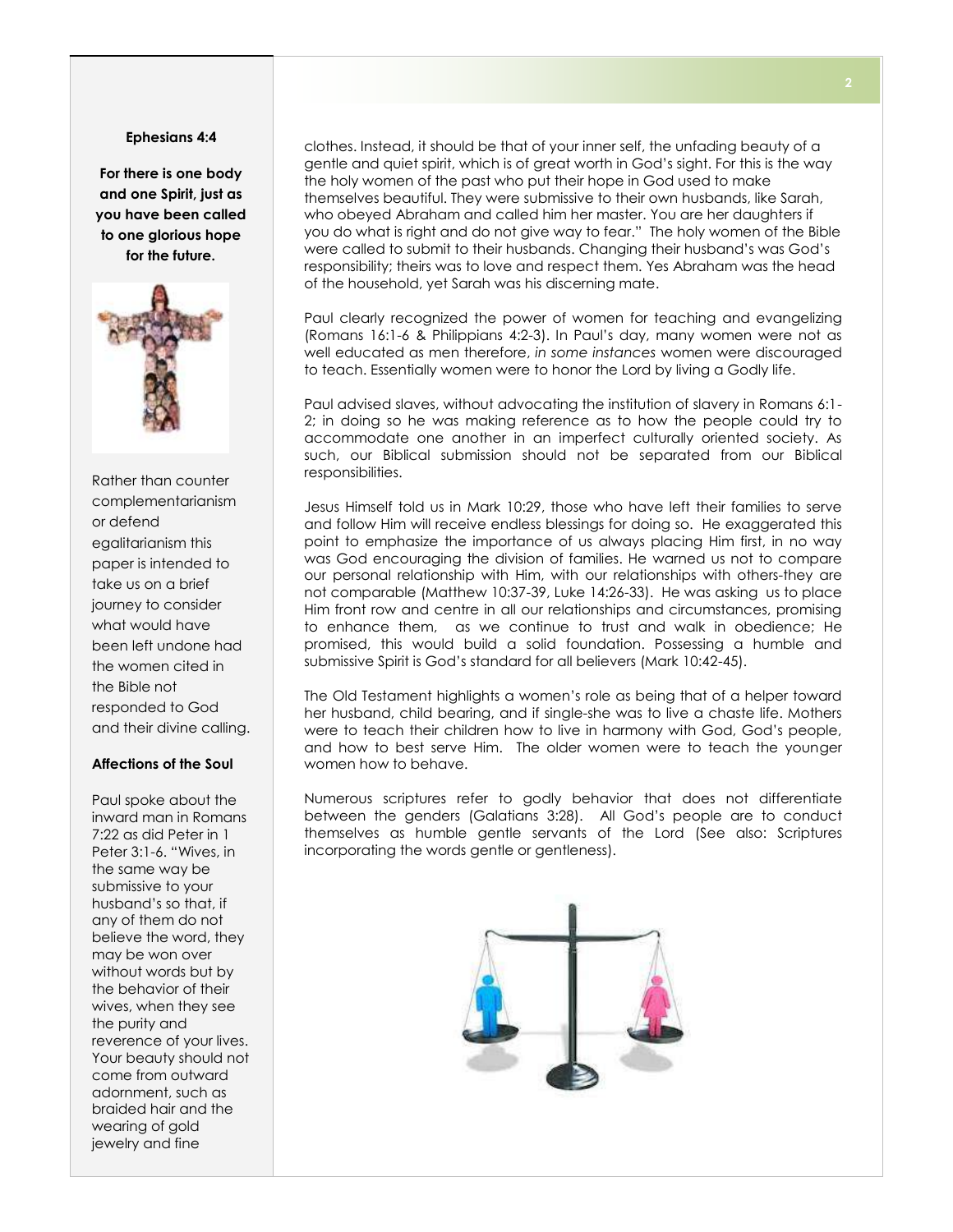### The Power of Love vs. The Love of Power

Throughout Scripture women fulfilled roles such as, leaders, prophetess, managers, ministers, missionaries, messengers, evangelists, servants, deaconess, teachers, and apostles. Many believe Junias (Romans 16:7) is feminine and refers to a woman who, along with her husband, was an apostle of the church, serving as a church messenger or missionary (2 Corinthians 8:23 and Philippians 2:25). 1 Corinthians 11:5, 1Timothy 2:8-9, Acts 2:17, Acts 21:9 highlight the involvement of women in God's work. What would Paul's and Jesus' not to mention countless others ministries have been like without the help of women?



Abigail in 1 Samuel 25:1-35, took matters into her own hands when her foolish husband, refused to help David. The Old Testament did not restrict women to speak in the Lord's name. Hebrew women were honored. Miram (Micah 6:4) had a part in Israel's deliverance from slavery. Miriam was a prophetess (Exodus20:21).

Deborah was chosen to liberate a distressed and defeated people. She was a prophetess and a warrior leader (See Judges). She judged Israel for 40 years. She exercised authority in legal matters. She created some of the grandest poetry within the Holy Bible.

Hannah in the book of 1 Samuel was not silenced by her husband Eli. He was inspired by her public praise to the Lord, he recorded her song for the benefits of generations to come (Luke 1:46-55).

2 Kings 22:14, points out how four prophets communed with Huldah because, they did not know what to do in their predicament with Josiah (1Kings 15-19).

Queen Esther, by her heroic patriotism won her nation a great deliverance. There were many

other women who proclaimed good tidings (Psalm 68:11).



Right from the beginning God acknowledged man and women as having equal dominion in Eden (Genesis 1:26-27, Romans 5:12 and 1 Corinthians 15:22).

Eve was deceived by the devil; she did not deliberately sin, but became a sinner through disobedience, however Adam made a conscious choice to disobey God. God challenged Adam not Eve in Genesis 3:9-11 because of what he did not because of a position he held (other references-1 Timothy 2:12-14 & 2 Corinthians 11:3). All fall short of the glory of God not one is righteous (Romans 3:23). This has nothing to do with the order of creation, but the condition of mankind's heart and propensity to go its own way.

God's plan to include Mary spoke volumes as to how He viewed women. Anna was a prophetess (1 Corinthians 14:3), she spoke freely and openly in the Jewish temples*, no one tried to stop her*. Men, not God, forbid women to speak in the temples; therefore, *overcoming this obstacle was indeed the work of God. The disciple's were awe struck when they saw Jesus teaching the woman from Samaria in John 4:28-29. Men of that time were taught it was better to destroy the law, rather than to teach it to women.* Women played a major role in the life of Jesus; they anointed Him, praised Him, and stayed by His side until His death, and it was Mary Magdeline who joyously proclaimed Jesus resurrection.

Other men respected women's contribution concerning serving the Lord; they honored God by uniting to pray- they placed God first, (Luke 8:2, Luke 24:10, Matthew 27:55, Mark 15:40, and Mark 16:1).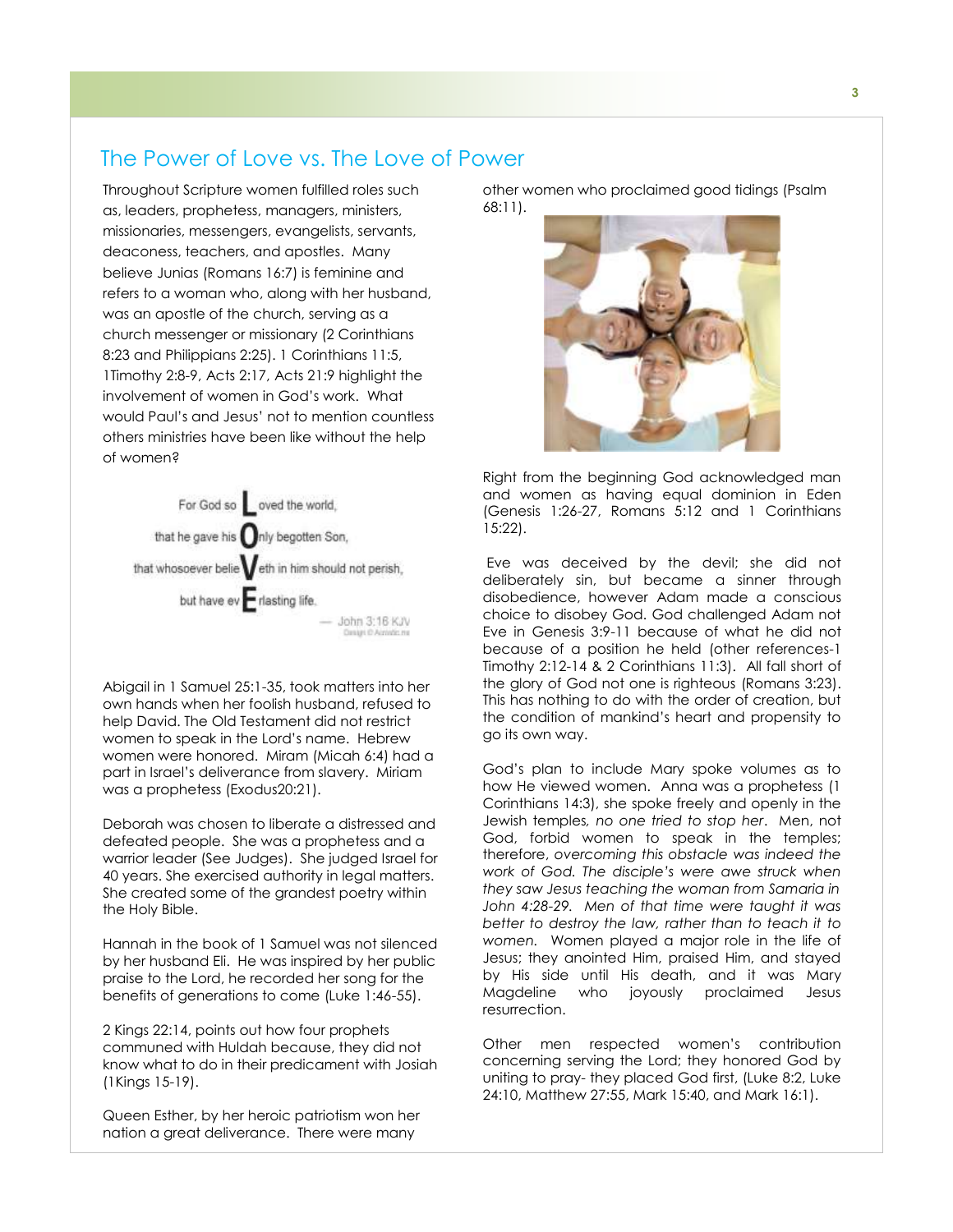



# Roles and Responsibilities

The book of Acts illustrates the significant roles of a number of women who honored the Lord in the early church. In Romans 16 Paul favorably greeted a minimum of eight women who were immersed in Christian movements' e.g. Eudodia and Syntyche.

We have now discovered. beyond the shadow of a doubt, that verses like 1 Corinthians 14:34-35 are not straight forward and require close examination. Both, men and women were commanded to be silent. The context in which this command was given corresponded to the circumstances; they were not expected to remain silent indefinitely. Even a man, in verse 28, was silenced because, he was speaking in tongues and there was no one to interpret. Examining this and related Scripture indicates that women, in certain instances, were being instructed to be quiet and to ask their husbands questions after a service, rather than

during a service. Asking questions during a service was causing disorder, therefore, this behavior was considered unacceptable.



have been if women had not persevered, shared, and served as they had.

God emphasized His admiration for godly women. A wonderful example of this is represented in Proverbs 31.



### One in Messiah



Brave [Heart Warrior](http://www.braveheartwarriorministries.com/)  **[Ministries](http://www.braveheartwarriorministries.com/) Ephesians 4:4, Exodus 12:49, Numbers 15:16**

Since 1945, *The [Evangelical Christian Church](http://www.cecconline.com/node/86)* believed that there has been scriptural evidence indicating that women were not used in certain areas of ministry. Jesus in the four gospels never hesitated to use a majority of women as front runners to his miracles and work. Women continue today to fulfill these roles effectively in areas where men are unable to perform.

The only objections churches face today is a misunderstanding of what the scriptures are really saying from the perspective of Paul. After all, Paul was facing "in-house" family problems within the church. None of his statements were meant to be "law" but "order" in the house of God.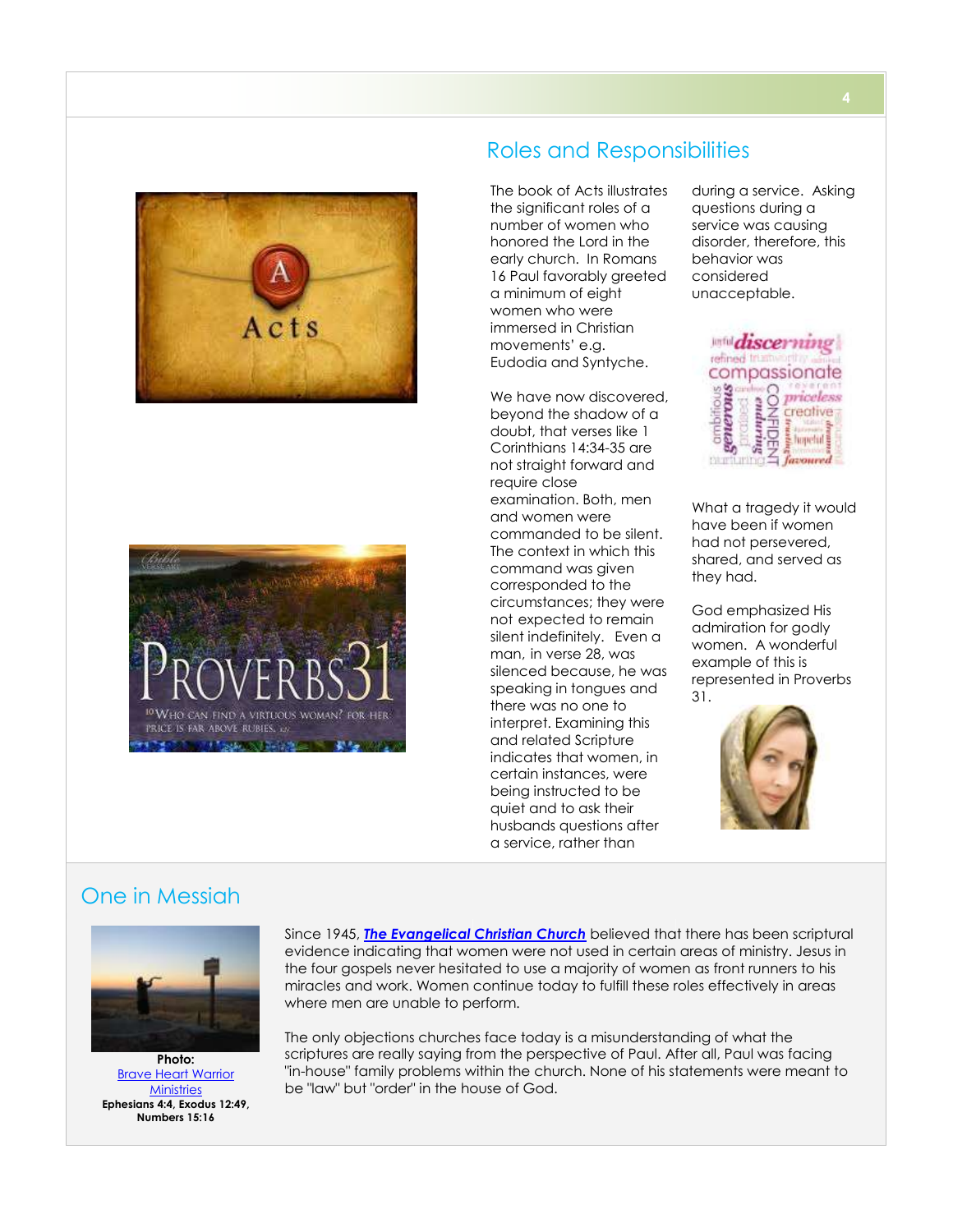# 'Church' Doctrine

In order to better understand the two schools of thought on page one we must grasp the true meaning of the Word "church." 1Timothy 3:1-13 and Titus 1:6-9 are in reference to the 'church,' but what exactly is meant by church in this context?

In Acts 20:17-38 Paul 's instructions were not about church leadership or who should or should not serve as leaders, instead, Paul was telling his audience to be committed to safeguarding their relationship with God and His Word (See: verse 32 and John 10:35). He was not talking about

# One Spirit

Israel's victories were commonly celebrated by women who sang and danced. In the book of Joel 2:28-29 and Acts 2:18, God promised to pour out His Holy Spirit on, both, men and women, both, were to prophecies. 1Corinthians 11:5 emphasized this truth, as it bears the witness of women prophesying in the assembly and praying in the church.

Multitudes of women of every generation have diligently served our Lord. Some were

church structure, but being faithful to God and our calling on earth as it is in heaven.

### **Overseers**

The words "elder," "bishop," "pastor," etc., all refer to the same office, and that office means "superintendent," or "overseer." "These members were to be most carefully selected, according to the instructions Paul had given Titus previously." When overseers were required to maintain order, morality and integrity of the church and Word the members were to be chosen because of their

destine to go to far off lands, others to stay in their own countries, communities, and homes. Regardless of where and how they served, honoring our Lord, moment by moment, day by day, should never have been nor should it ever be frowned upon or stifled in any way otherwise we grieve and quench the Holy Spirit. Anywhere the true gospel is preached there will be liberty for both men and women.



capacity to love, be humble and because of their dedication to spiritual matters in the best interest of those they were protecting (e.g. their flock). This ministry is critical to the Body of Christ in order to keep out wolves in sheep's clothing. In no way were women to be restricted from serving God wherever they were with the aifts, talents, and abilities He graced them with for His glory and the good of those who love Him. On the contrary, it was not a position of authority, but of loving kindness to support rather than oppress God's people regardless of gender (See also: [Church Order](http://ibiblestudies.com/auth/thomas/church_order.htm)  [by D. Thomas\)](http://ibiblestudies.com/auth/thomas/church_order.htm).

If a woman proclaims the gospel to a man should he reject it on the basis that he has been taught that a woman should not teach a man? If so, then that man and those who have taught him have been greatly deceived (See: Hebrews chapter 8).





*Matthew 18:20*

For where two or three come together in my name, there am I with them." *This is the church.*

### *Church History*

The New Testament records the history of the church from approximately A.D. 30 to approximately A.D. 90. In the 2nd, 3rd, and 4th centuries, history records several Roman Catholic doctrines and practices among early Christians (Read more: Got [Questions\)](http://www.gotquestions.org/original-church.html).

### **The New Covenant**

This is th*e covenant I will make with the* house of Israel afte*r that time, declares the Lord.* **I will put my laws in their minds and write them on their hearts.** *I will be their God,* and they will be my people. **No longer will a man teach his neighbor, or a man his brother,** saying, 'Know the Lord, 'because they will all know me, from the least of them to the greatest. For I will forgive their wickedness and will remember their sins no more." By calling this covenant "new," he has made the first one obsolete; and what is obsolete and aging will soon disappear (Hebrews 8:10:13).